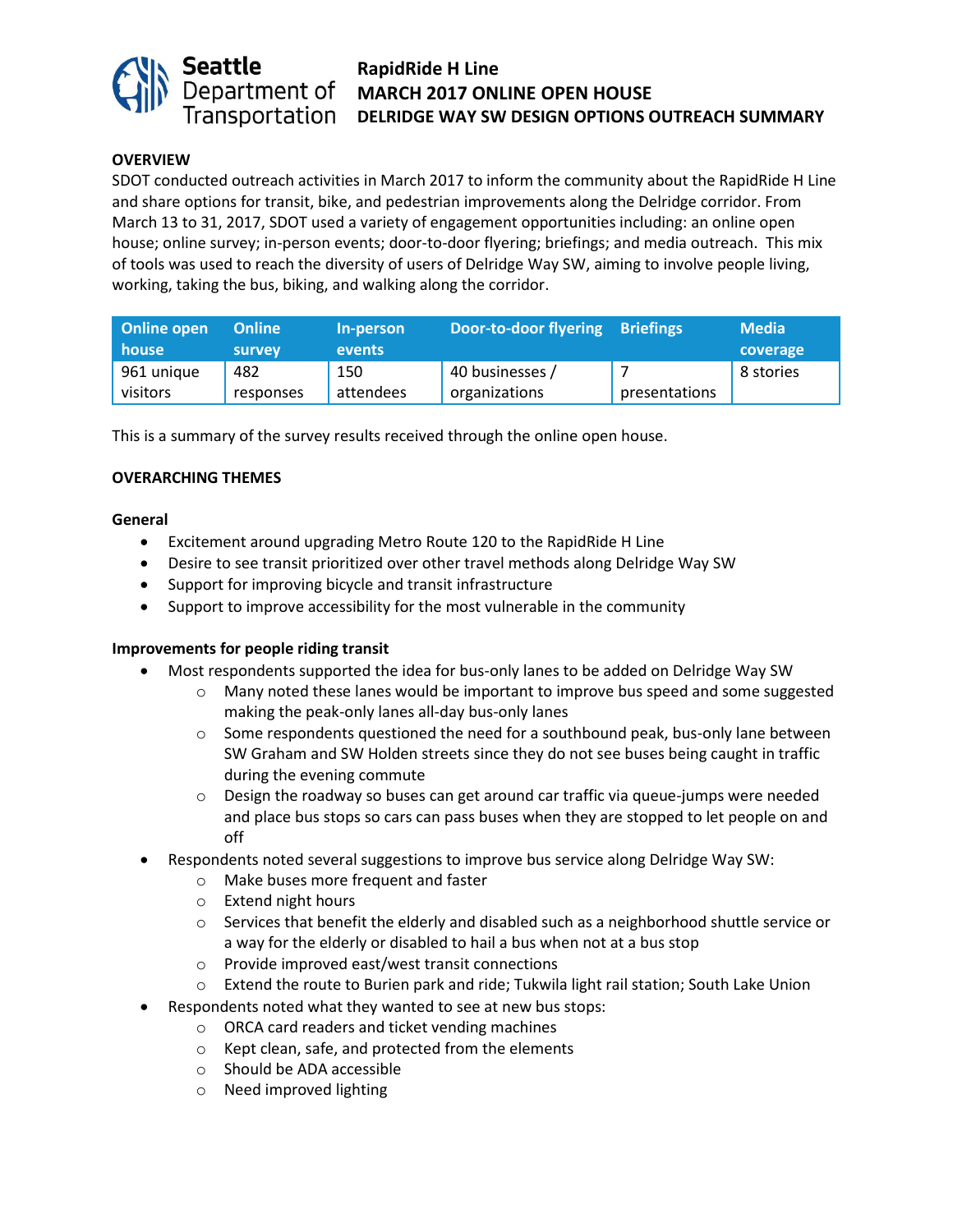- Improving bus speed on Delridge Way SW won't improve overall bus speeds into downtown if the project does not address the onramp to the West Seattle Bridge, which causes a significant bottleneck
- The layout of RapidRide buses is difficult for people with disabilities to use

# **Potential bus stop changes**

- Most respondents were supportive of removing or relocating stops to improve bus speeds
- Desire to ensure bus stops are kept near schools, community centers, senior housing, and neighborhood services
- Concerns were raised in general about how changes to bus stops impact seniors and people with disabilities; a 10-minute walk to a bus stop is too far
- Metro Route 120 is used both for community and for people to get around in the Delridge community – changes to bus stops need to consider people getting to local services, not just to improve how fast commuters can get to Downtown Seattle

# **Improvements for people who bike**

- People who bike were the only modal group who preferred Option 2 to Option 1 in the survey. However, this preference was very close with 45.3% preferring Option 1 and 54.7% preferring Option 2.
- Respondents were divided on whether bike facilities should be prioritized on Delridge Way SW or if people who bike could be accommodated by the neighborhood greenways. We heard things like:
	- o Pro bike lanes on Delridge Way SW
		- Concern with grade and lack of connectivity via neighborhood greenways
		- Some respondents cited the Bike Master Plan and called for protected bike lanes in both directions on Delridge Way SW from the West Seattle Bridge to SW Kenyon St
		- Bike advocates asked for additional option to be considered where bus improvements were prioritized north of SW Juneau St and provides space for people biking on Delridge Way SW itself south of SW Juneau St. This would improve bike infrastructure on the west wide of Delridge Way SW where the neighborhood greenway ends at SW Graham St where the east side neighborhood greenway is largely inaccessible.
	- o Con bike lanes on Delridge Way SW
		- The existing bikes lanes on Delridge are underutilized
		- Some people who bike noted the neighborhood greenways are useful for them and Delridge Way SW should be prioritized for transit and for bike investments to be prioritized along the neighborhood greenways
		- While the topography of Delridge Way SW makes it an accessible route for people who bike, some noted the amount of traffic, large trucks, and increasing development make riding on Delridge Way SW unpleasant and even with bike lanes they don't feel it would be a preferred route
- In general, respondents wanted to see more attention to an overall bike network connecting bike lanes, neighborhood greenways, and trails throughout the neighborhood
- Desire for additional bicycle amenities like bike racks and lockers at bus stops, and traffic lights that account for people biking on Delridge Way SW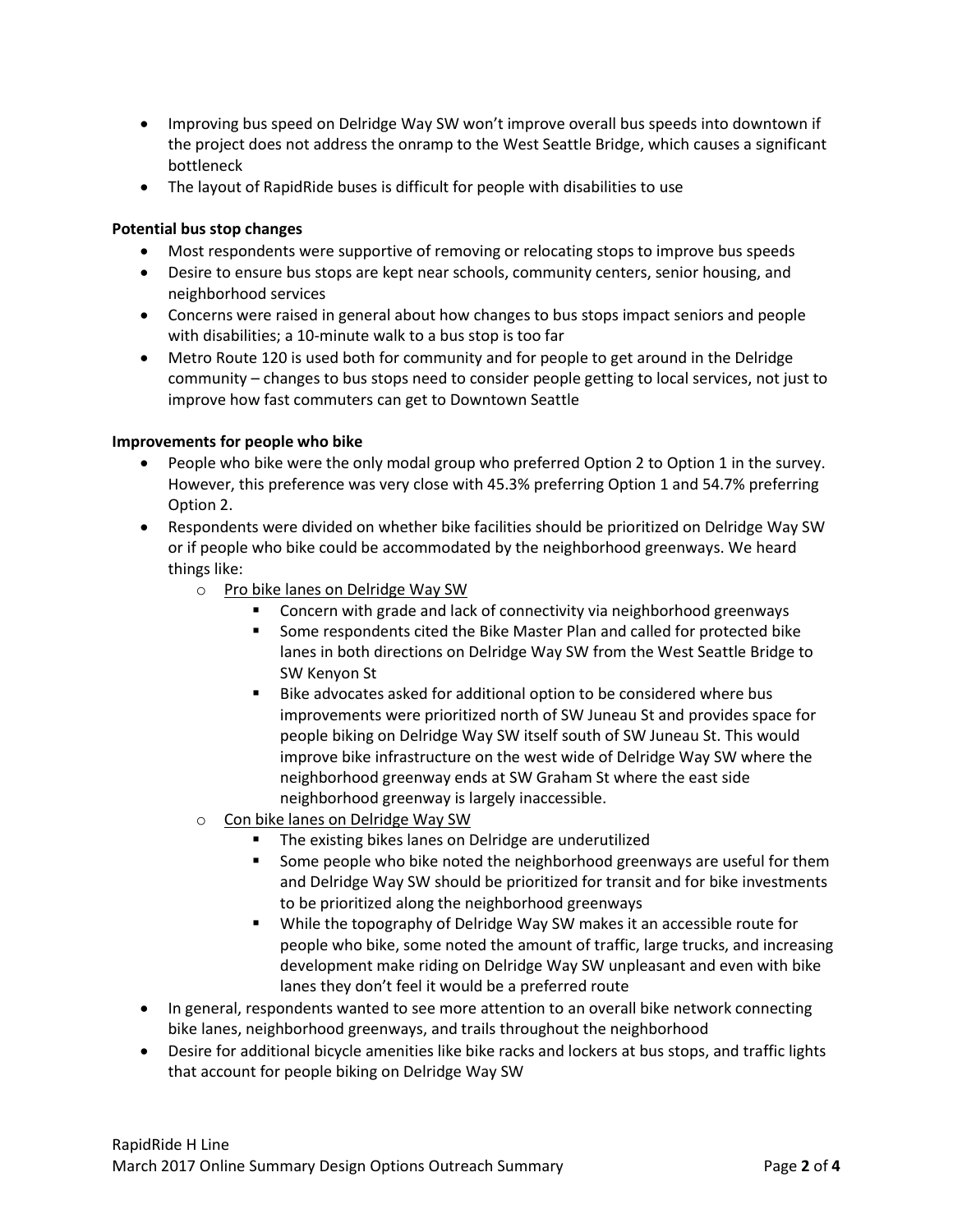# **Improvements for people living in South Delridge**

- Recommendation for the RapidRide H Line route to stay on Delridge Way SW and rather than serve Westwood Village via SW Barton ST and 26th Ave SW
	- $\circ$  Concern if the line does not run on Delridge Way SW it isolates residents east of the corridor, especially those living in Highland Park
	- $\circ$  Consider future development and density, especially considering HALA, which shows increasing density in White Center and east of Delridge Way SW
	- o Elimination of the Westwood Village loop would improve bus speeds
	- $\circ$  Concerns with impact from buses on pavement conditions and private property along 26th Ave SW
	- $\circ$  One suggestion was to split the route where certain buses would stay on Delridge Way SW and other buses would go to Westwood Village

#### **Roadway conditions and changes**

- Pavement conditions along Delridge Way SW. They noted:
	- o Many potholes and cuts caused from development
	- $\circ$  The current condition of the pavement is a safety hazard to those driving, walking, and biking
- The condition of the center lane pavement should not prevent consideration of the best way to use the available space. By repaving the center turn-lane, it would create more space and remove the conflict between bus and bike lanes. This is more important than a landscaped median.
- Concerns about adding a landscaped median including a median would:
	- o Make it harder for people to cross the street mid-block
	- o Limit driver visibility
	- o Make it harder for cars to make turns, merge into traffic, and access driveways
- Reducing the speed on Delridge would increase safety for users

#### **Parking**

- Divide on whether to remove more parking.
	- o Pro additional parking removal:
		- Offer more space for transit-only lanes and bike lanes
		- Parking on Delridge is underutilized
		- People drive into the neighborhood and park their cars for easier access to bus routes
	- o Cons of parking removal:
		- Not everyone can take the bus to work
		- As density increases, parking will be in high demand

#### **Improvements for people walking**

- Delridge needs more visible crosswalks
- Delridge needs improved adjacent sidewalks

#### **OPTION PREFERENCE BY HOW PEOPLE GET AROUND THE CORRIDOR**

| Mode <b>\</b> | # of respondents Option 1 Option 2 |     |     |
|---------------|------------------------------------|-----|-----|
| 'Ride a bus   | 313                                | 75% | 25% |